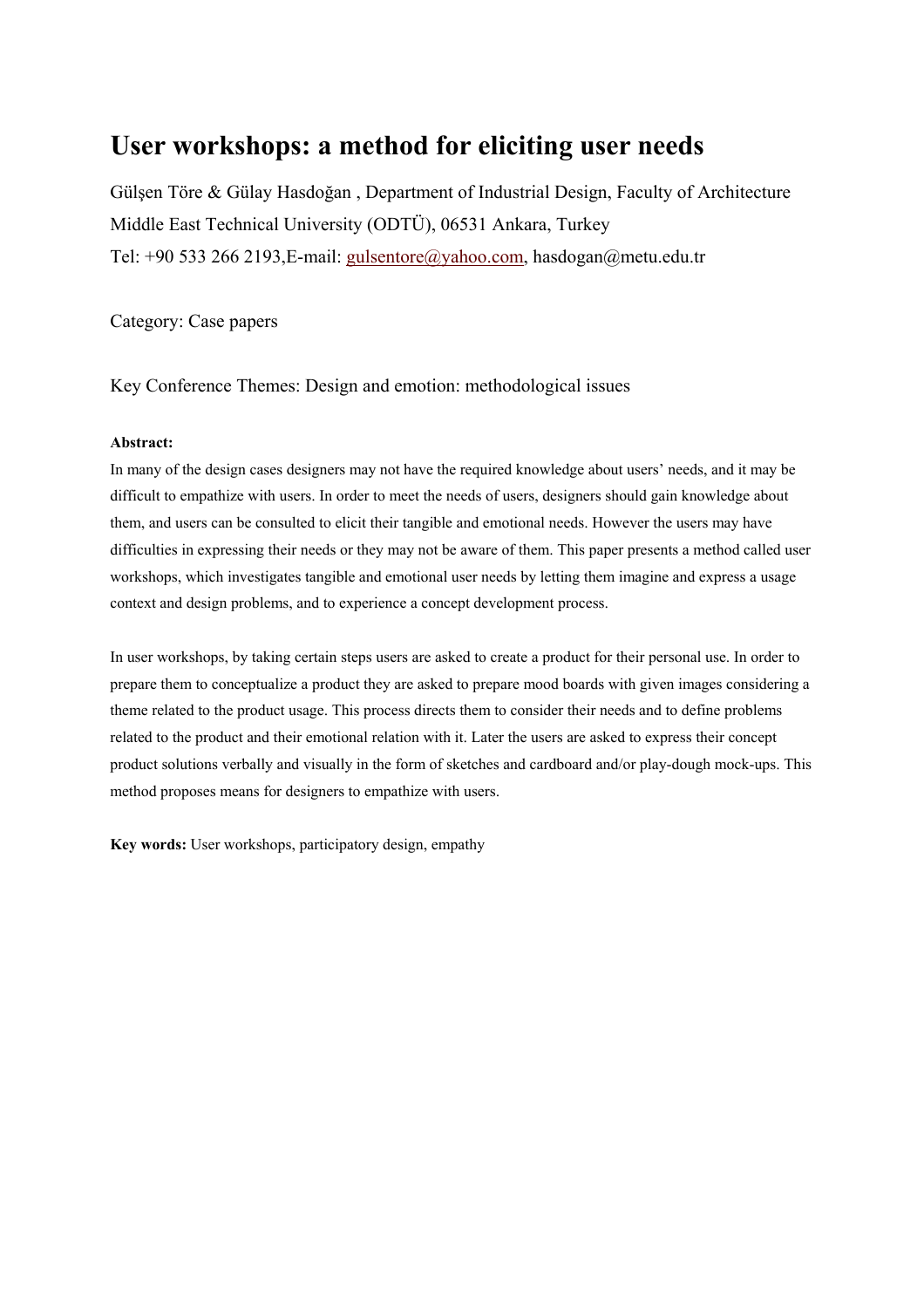#### **1. Introduction**

Valtonen characterizes the changing role of designer in the past five decades together with the recent developments in design. Once in the 50's the designer was practicing like an artist as the creator of the product, in the 60's he was involved in industry. In the 70's ergonomics was the main issue, and in the 80's the role of the designer was perceived as a coordinator between different units of the company, then in the 90's creating experiences for users and brand building became the designer's duty. Now the role is shifted to the member of the product development team, who has a significant role in taking strategic decisions of the company, and a creative force pushing innovation and raising competitive capacity of the company (Valtonen, 2005). This new role also assigns the designer the duty of identifying user needs and considering them while designing. The concept of user satisfaction is changing in addition to these developments. Not only should the performance of the product satisfy the user, but also giving pleasure with experience of product use is becoming a central issue in product design practice. Therefore obtaining knowledge about user experience and the context of use becomes an important focus of user research.

The designer's knowledge about the user group is limited in many of the design cases. In order to be able to design and innovate products that meet users' needs and expectations, the designer needs to obtain knowledge about users, and in order to propose pleasurable experiences, he needs to empathize with the user. Traditional user research techniques generally evaluate an outcome of a design activity or an existing product; therefore they are not suitable for obtaining knowledge input to earlier phases of the design process. Having lack of information related to users and not being able to empathize with them can lead designers to design on the basis of their intuitive judgments and stereotypes. Thus the outcome of such a design activity is a failure in satisfying user's tangible and emotional needs.

Since users become experts in using the products, they can provide knowledge related to their problems and they can be helpful in identifying their tangible and emotional needs. In order to elicit user needs and to be able to empathize with them, users can be the main source of required knowledge. However there are some complications related to this consultation process. For research activities, which aim to provide input for the design process, users may have difficulties in expressing their experiences related to the product use and their emotional needs, or they may misinterpret their problems in relation with the context of use (Bruseberg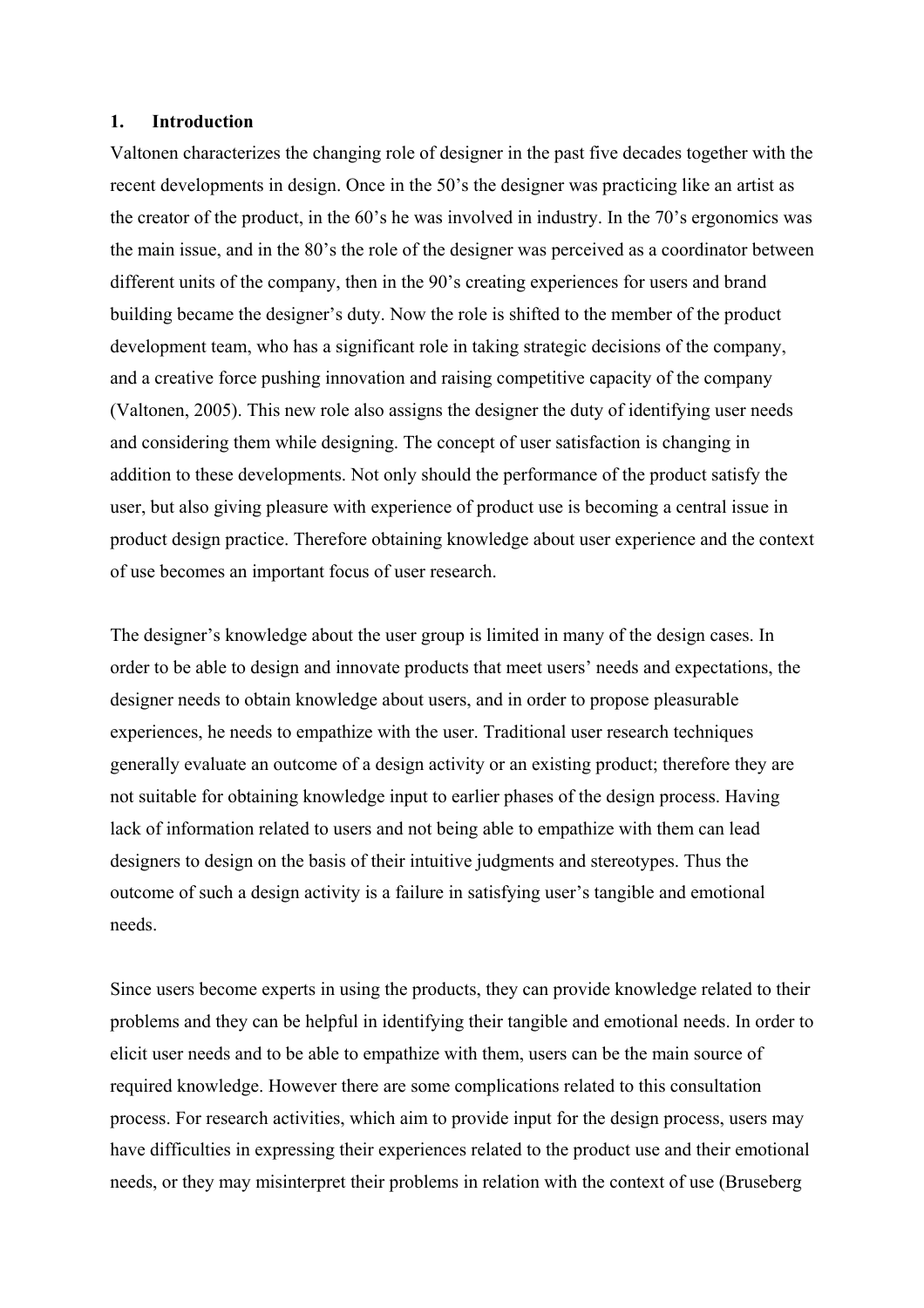and McDonagh-Philp, 2001). In the field of participatory design, several tools, techniques and methods are developed in order to address these research problems. Among these, there are (1) *cultural probes* (Gaver *et al.*, 1999) for exploring user experience and the usage context remote from usage environment during the course of usage experience; (2) *generative tools* (Sanders, 2000; 2001) for providing tools for users to express their experiences; (3) *visual evaluation tools*, such as mood boards, product personality profiling, and creative activities with users for incorporating with focus groups (McDonagh *et al.*, 2002). All these research tools are developed based on the thought that if appropriate tools are provided for users, they can express their tangible and emotional needs and provide the knowledge required for understanding their experiences and the context of use.

As users become experts in using the product, besides providing knowledge about their needs, they may propose solutions for their design related problems, which are certainly beneficial for designers to observe. Thus, by observing those solutions, designers can obtain a better understanding of users' needs and problems. This paper presents a method called user workshops, which aims to investigate users' tangible and emotional needs and user defined problems, by directing them to experience creative activities and by letting them to express the context of use and problems related to the product usage. In user workshops, users are asked to create product concepts by taking certain steps. By this way, they are directed to define problems related to the usage, while considering their tangible and emotional needs. This activity helps designers to get to know users and empathize with them. The method presented in this paper is the first author's Master of Science thesis project, and it was employed in three fictional cases with different user groups (see Table 1).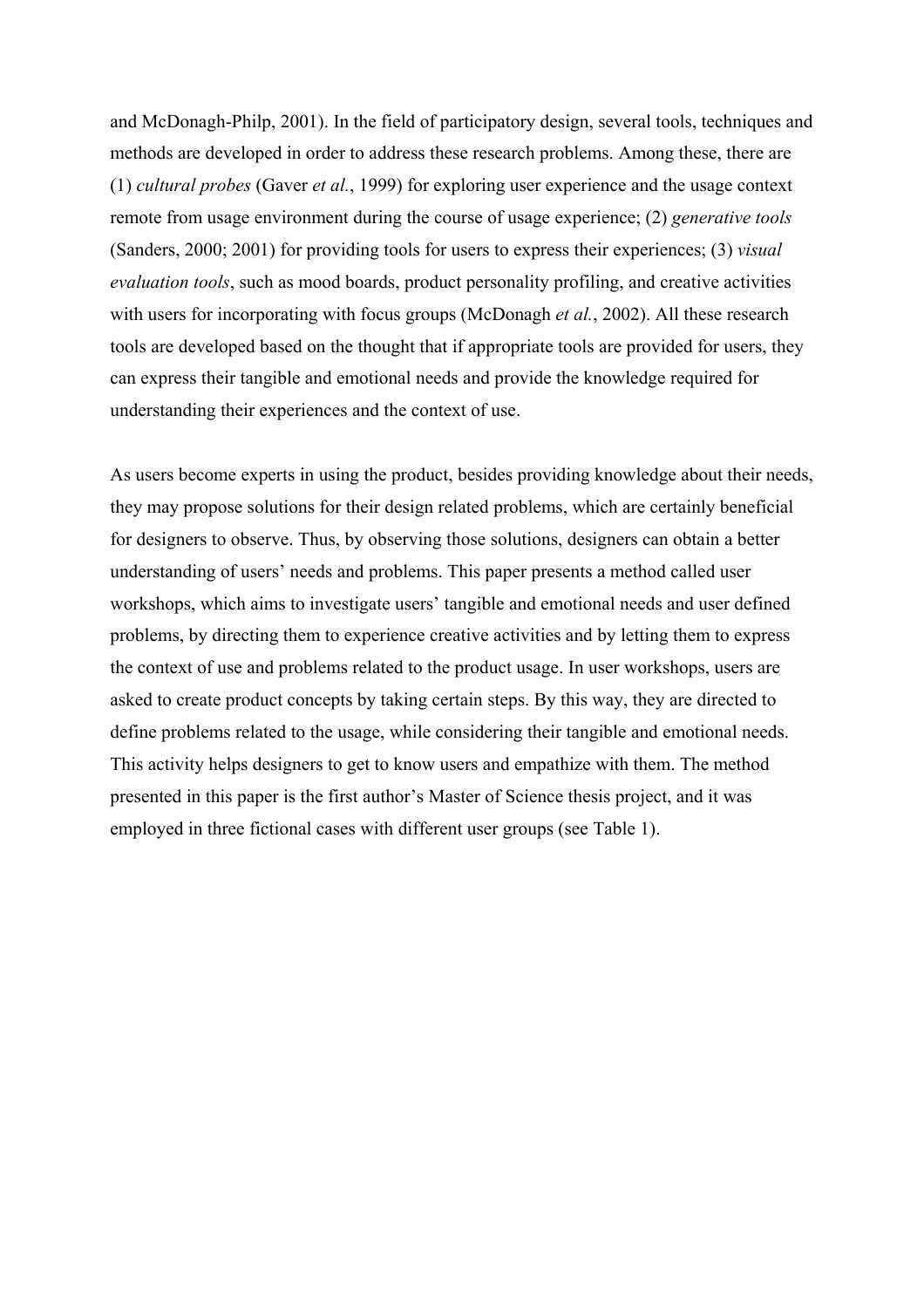Case 1: "Device for listening to music" performed with young educated people

- Mood board activity related to the theme "listening to music"
- Designing and shaping a device for listening to music in 3D form

Case 2: " Casual bag" performed with middle aged housewives

- Preparation activity  $-$  "Inside the bag" collage
- Mood board activity related to the theme "shopping"
- Designing and shaping a casual bag that would be used while going to shopping

Case 3: "Communication device" performed with young male engineers

- Preparation activity "Who are you talking with?" charts
- Mood board activity related to the theme "communication"
- Preparation activity "Who? With whom? Where?" boards
- Designing and shaping a communication device

**Table 1** – Cases, where user workshops were employed



**Figure 1** – Photos taken during the mood board activity of case 3, and concept development activity of case 2

## **2. User Workshops**

The method user workshops is basically composed of two stages: preparatory stage and concept development stage. The main activity is designing a concept product, however since this is a difficult task for users to conceptualize, additional sensitization activities are required in order to prepare users for the concept development activity (Sleeswijk Visser *et al.*, 2005). Mood boards and collages are suitable techniques for eliciting emotional needs and conceiving the user's feelings towards his past experiences (McDonagh *et al.*, 2002; Stappers and Sanders, 2005). In this study, users are asked to compose mood boards considering a theme related to the product usage. They are briefed with directions, which are aimed to guide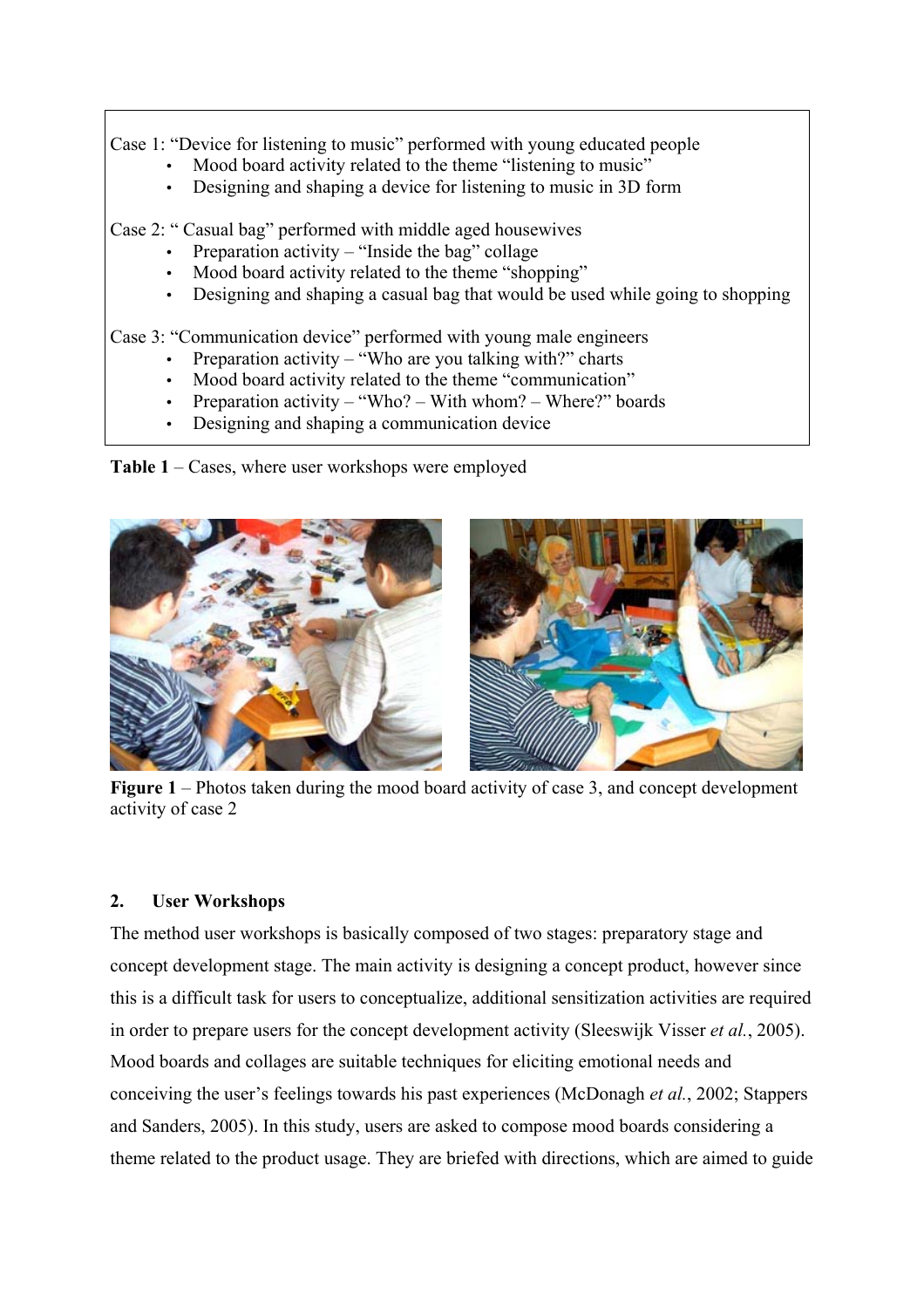them to think about the context of use, emotions and mood related to the experience, and their visual considerations about the product. With this activity, participants are prepared for the concept development stage. Furthermore additional stages can be required for sensitizing participants, for example in Case 2, which is a user workshop related to "Casual bag", prior to the mood board stage, "Inside the bag" collage activity is organized. In this activity, participants were given boards, which were presented them as their imaginary bags, and they were asked to prepare their bags with given images or pictures drawn by them, like when they are preparing their bags in an ordinary day (See Figure 2). This activity is planned to direct users to imagine the usage context by considering usual experiences with the product.

After the preparatory stages, participants are equipped with considerations and judgments related to the usage context and their experiences. Having expressed their emotions in relation with the context of use in the mood board stage, they may define problems related to emotional concerns for the concept development stage.

In the following section, the guidelines for carrying out the user workshops and an example case are presented.



**Figure 2** – One of the bags from "Inside the bag" collage activity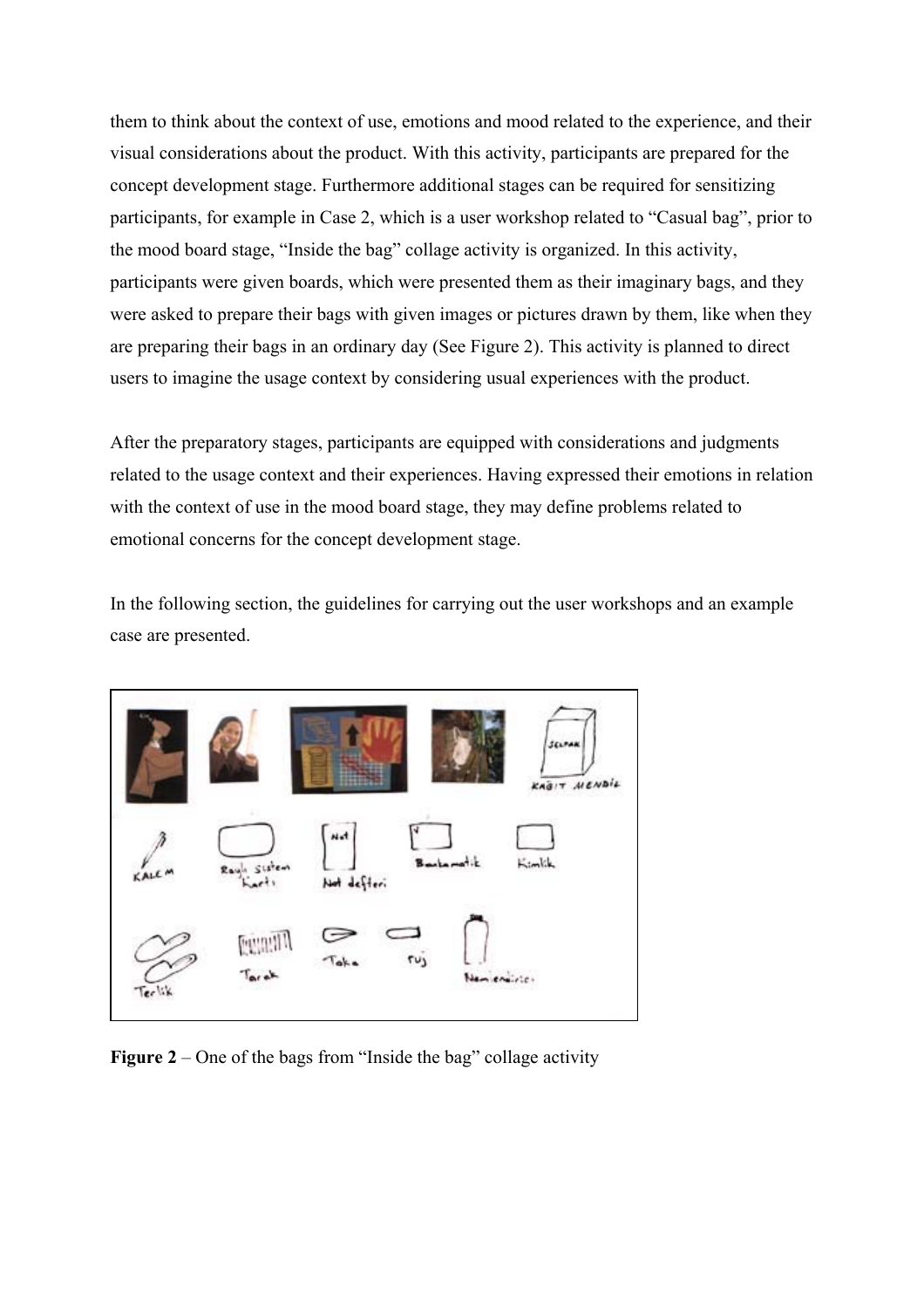## **3. The Process of user workshops**

# **3.1.** *Planning the workshops*

## **Formulating the research brief**

It is important to set a clear brief for the research activity at the beginning of the planning process. The brief should be aimed at getting to know the user group. As the user workshop cases performed for this study are fictional cases, the user groups assigned for this study were selected by the authors, considering their unfamiliarity with designers. They were chosen among the groups, which can be difficult for a designer to empathize with, however there were some practical concerns while choosing the user groups, such as availability of finding participants.

While aiming at getting to know the user group, the brief of research activity should be focused on finding ways to:

- elicit emotional and tangible needs of the user group in relation with the theme of the research,
- direct the participants of the selected user group to consider and express the usage context and experiences,
- and define problems in relation with this context and their experiences.

Selecting a theme for the mood board activity and choosing a subject for the concept development activity are parts of formulating the research brief stage, since the theme and the theme related considerations are expressed in the research brief.

## *Selecting the theme for mood board activity*

Specifying a general theme for the research activity is important for directing the users to consider the context of use and their experiences related to the theme. Thus the theme should be expressed with a broad name, which can evoke thoughts about all aspects of the context. For example, in user workshop case 2, "shopping" is selected for the theme of the user workshop, since it does not directly refer to the product and it is specific enough to direct the focus of the participant on the context of use.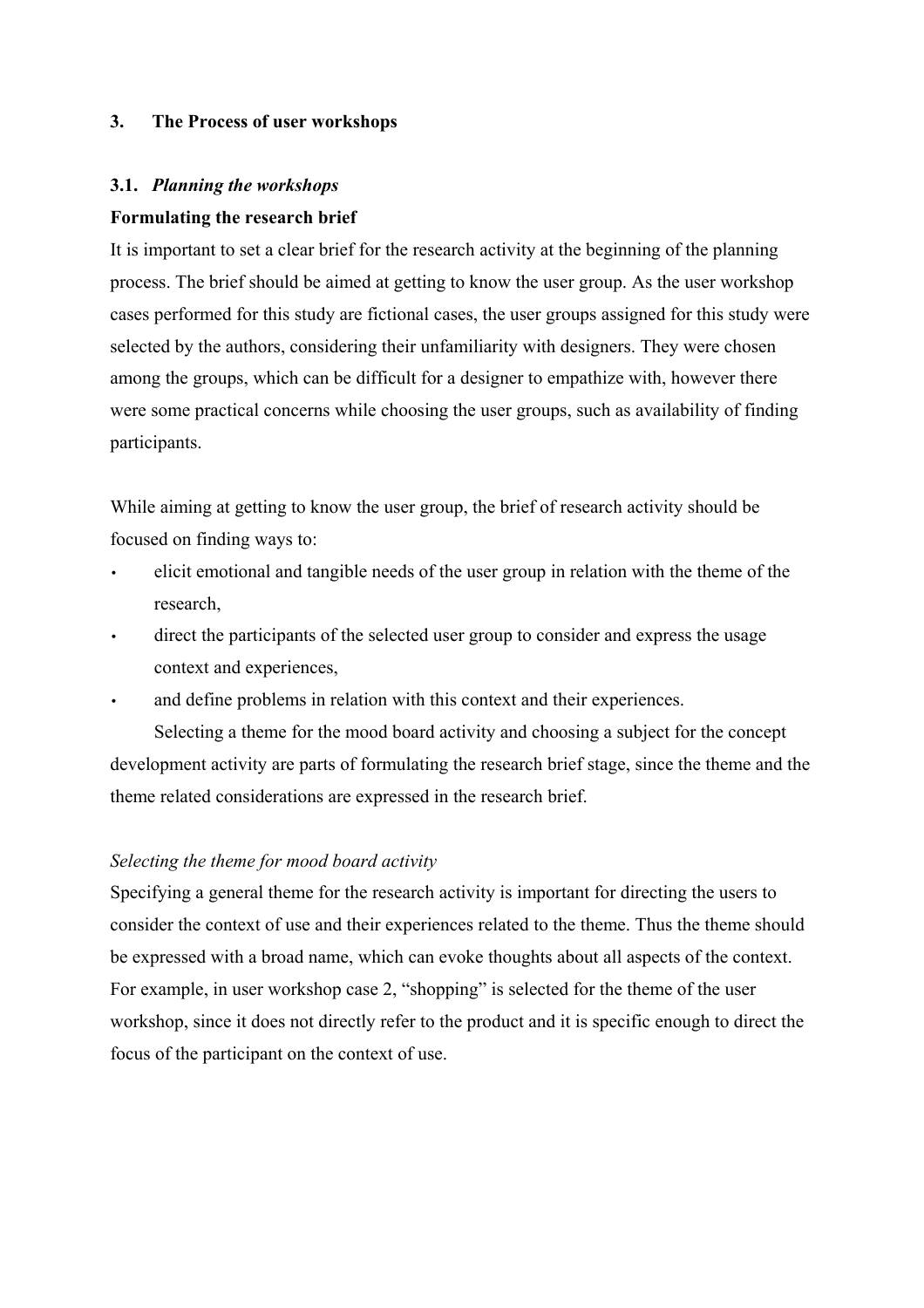## *Selecting the subject for concept development and 2D or 3D concept expression activity*

The product that is chosen, as the subject should be defined as a personal product, which the user can frequently use, so that the user can better reflect his/her visual preferences, as well as concerns related to the usage of the product.

## **Formulating the briefs of activities**

## *Formulating the brief of mood board activity*

When briefing about the mood board activity, first the theme should be expressed as the subject of the collage activity, and with the brief users should be directed to think

- the product usage,
- the problems they encounter,
- the mood they are in,
- and their visual considerations while using the product.

This let them to define and consider problems related to the context of use. In order to support the conceptualization process further, in Case 2, the user workshop related to "Casual bag", a scenario which describes the user's one of the ordinary days was added to the mood board brief. For keeping the focus of the participants on this activity, there should be no implications for the concept development and 2D and 3D concept expression activity in the mood board brief.

At the end of each brief participants should be informed that they are going to present the outcomes verbally. Although this may restrict the quantity of images, while preparing the mood boards, it directs them to consider the context carefully and to conceptualize the verbal expression, which is a useful resource for analyzing the outcomes.

*Formulating the brief of concept development and 2D or 3D concept expression activity*  The description of the product, which is decided on while formulating the activity brief should be given by directing the participants to consider the outputs of the previous activities.

A sheet, which is composed of written activity briefs, should be prepared for arranging the activities, and for the researchers' use. However briefs should be verbally expressed to the participants, instead of giving written handouts, because written handouts can be taken too seriously and the participants may feel obliged to refer the written brief, thus it can restrict their imagination.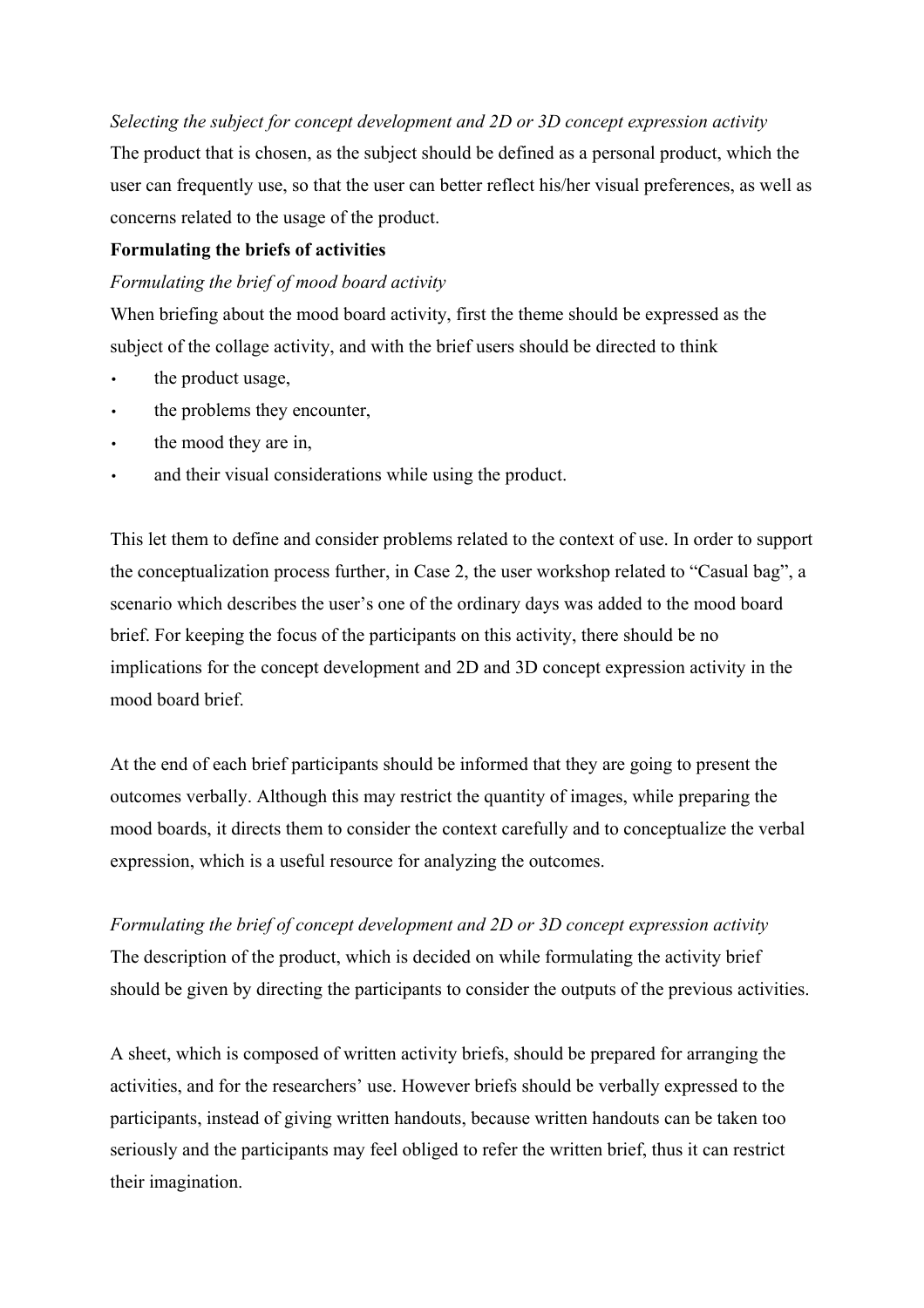#### **Planning and organizing activities**

#### *Selecting image sets for mood-boards*

Images selected for the mood board activity should be diverse. Some of them should directly related to the context since users should be directed to focus on the context, while others should not directly refer to the context or they should be unrelated, since users may associate them with the context through metaphorical expressions. Therefore images unrelated to the context should also be included to the image set as well as related images. The set should be varied from tangible to abstract, and people in images should be diverse (Sleeswijk Visser *et al.*, 2005).

Images are searched in Internet by using keywords related to the theme of the research; also they can be searched in magazines. By this way, wide variety of images can be found. While choosing keywords for searching, the researchers should consider the usage context; anything related to the context can be used as a keyword for searching, since diversity is important for directing the participants to think about the usage context. Furthermore, the directions given with the mood board activity brief should be considered, while choosing the keywords.

#### *Deciding on appropriate tools and materials for activities*

The tools selected for the activities should suit to the product's character and the selected user group's expression abilities. In some of the cases several tools may be offered to the participants, such as play dough, colored cardboards, colored papers with different textures, and different accessories which are related to the product. Since conceptualizing a product may be a difficult task for the participants, they should be let free to choose their ways of expression. Play dough is an appropriate tool for expressing 3D organic or amorphous shapes. It gives participants freedom of representing their ideas and it does not restrict their imagination. Tools like 3D Velcro modeling toolkits (Stappers and Sanders, 2005) can be suitable for quickening the process, however as user workshops method focuses on the problems, which can be elicited by observing solutions that participants propose, they should make feel free to create forms without being restricted by certain kinds of shapes.

#### *Formulating additional preparatory stages if needed*

Additional preparatory stages may be required in order to prepare participants for the following activities and to lead them to consider the context of use. These activities are planned specific to the cases. "Inside the bag" collage activity, which is previously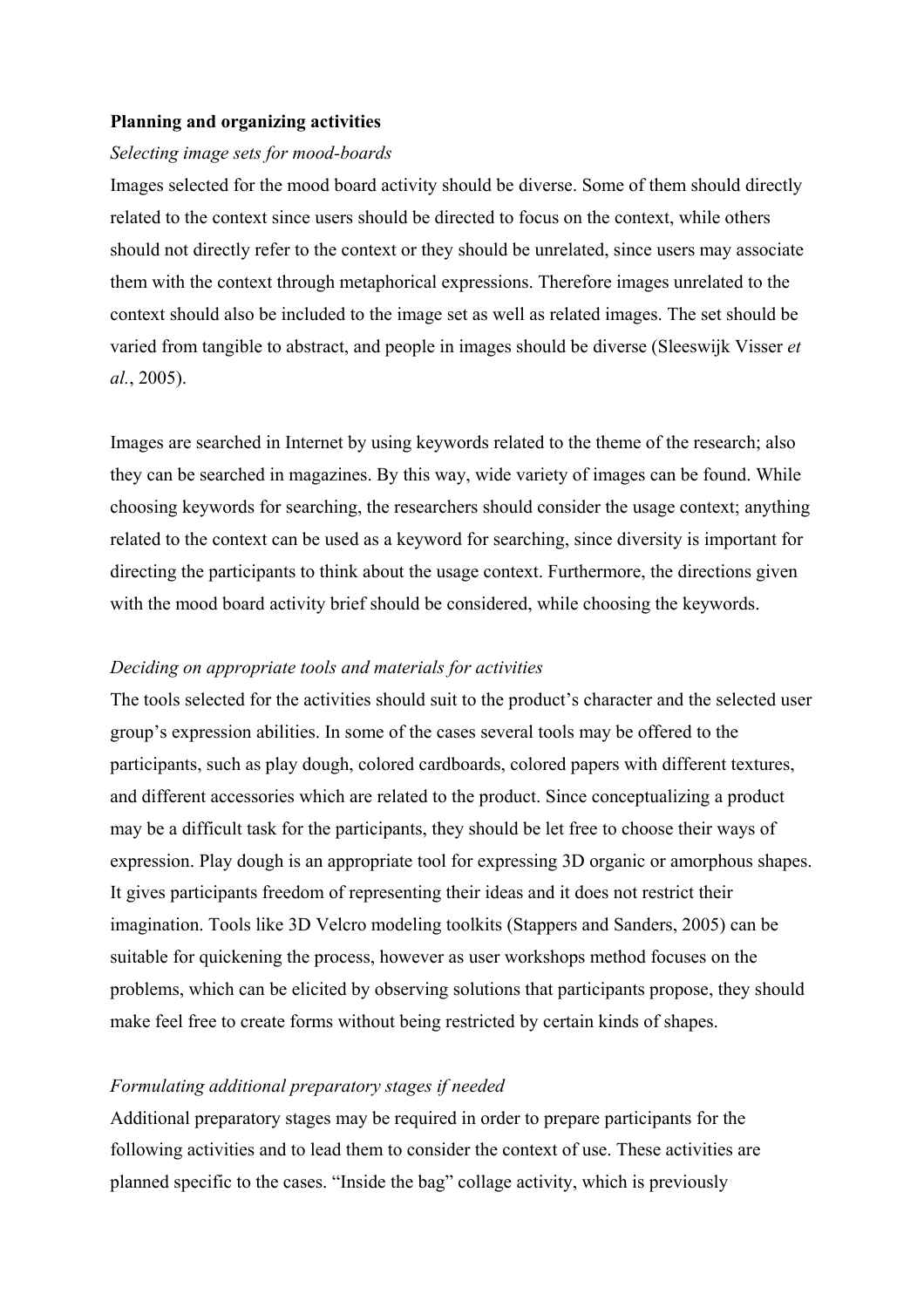mentioned, is an example of such an additional stage. By experiencing simple exercises with these activities, the participants are directed to think the usage environment, their usual experiences with the products and the usage context.

#### **Selecting the participants**

It is important to create group synergy and group discussions in the workshops, because their interpretations and opinions, which they expressed during the activities, are beneficial for analyzing the outcomes. Therefore the group should be composed of people who already knew each other, or who can potentially get along with each other. Moreover users, who have a design education, are not chosen as participants, because non-designer participants may feel uncomfortable with the activity and they may be concerned about their crafting and problem solving skills.

## **3.2.** *Analyzing the workshops*

Since designers are suggested to be involved in the user workshops, they can interpret the outcomes and the process during the activities. Therefore the outcome of the user workshops should be documented for later consultation. Sleeswijk Visser *et al.* (2005) claims that written reports are not suitable for designers' visual thinking processes; and also designers may have difficulty in analyzing the outcomes from raw data, although it contains rich information about users. Thus categorizing verbal expressions under appropriate titles with related images is helpful in interpreting the outcomes later and constituting an inspirational input for the design process. Also the video recordings related to expressions about the related artifacts and images should be accessible, since the participant's way of expression is important when analyzing and interpreting the outcomes.

The outcomes of the user workshops are separately documented for each participant, under certain categories, with images of his/her work, related verbal expressions, and related video recordings (video recording's name if it is saved separately or time of verbal expression in the whole video recording). The categories are decided on considering:

- emotions related to the theme and experience of the product use
- defined problems related to the product and the context of use
- product specifications and solutions
- visual preferences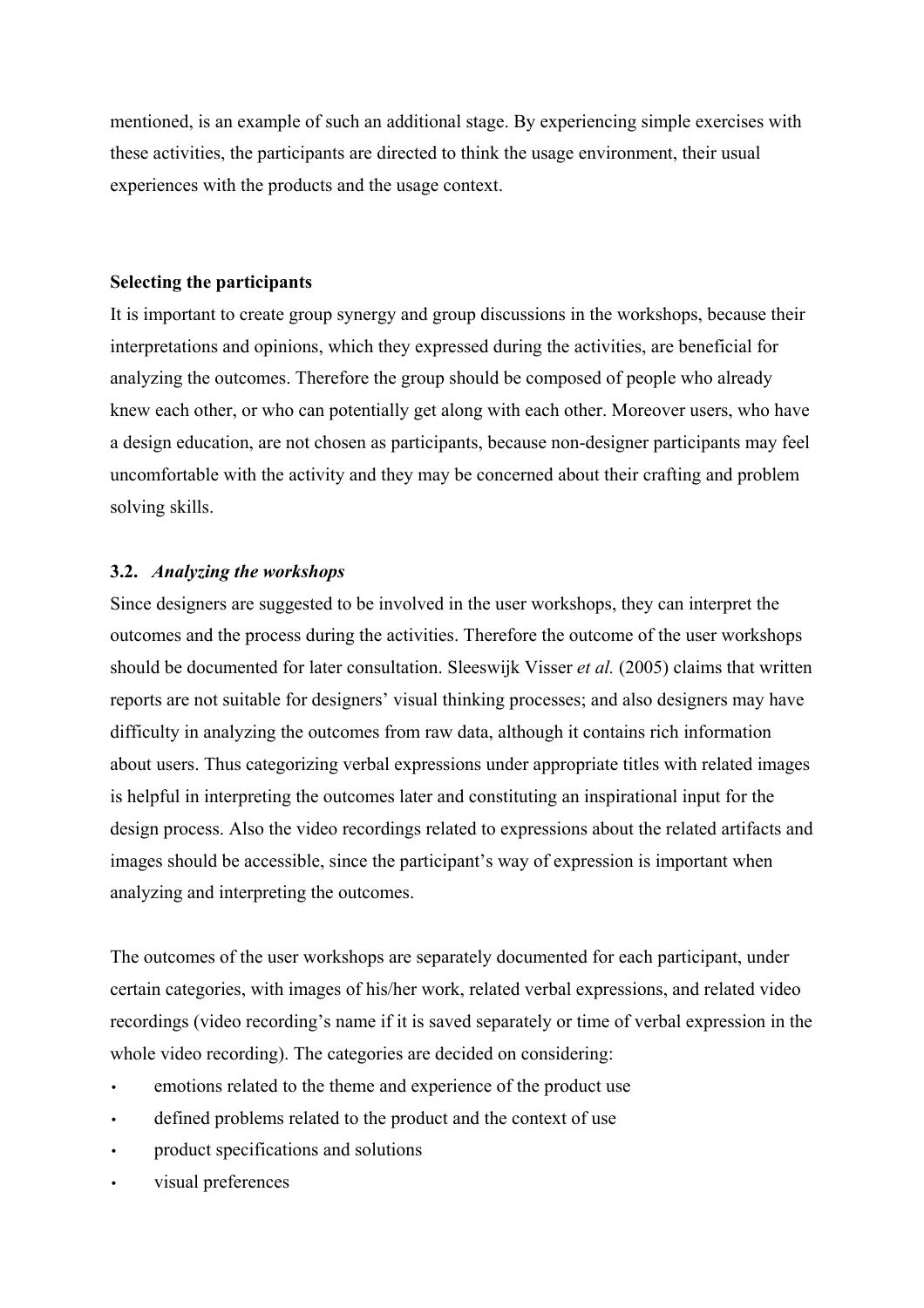# **4. Example case: "Communication device" performed with young male engineers**

The aim of this user workshop case is,

- investigating tangible and emotional needs of the user group "young male engineers" in relation with communication issues,
- directing them to define and express the context of communication experience for them,
- and guiding them to define problems related to their experience.

The theme for the workshop was chosen as "Communication", since communication has close relations with technology, which is closely related to the user group's occupation; also communication has an integral part in their daily lives.

In order to conceptualize the communication mood boards, a preparatory activity was organized. They were directed to think about the people with whom they communicate in their daily life. They were asked to write the names of people into "Who are you talking with?" charts. This would help them to imagine their experiences of communication. To ease the process of writing the names, the people they communicate with were classified according to their situation of being in work place or outside of it, because it was presumed that the user group spends most of their time in their work places.

In the communication mood board activity part, in order to make them to imagine their experiences of communicating they were given directions. They were directed to think the people they communicate with, problems they encounter, and their visual considerations. These directions were supported by examples, which they might encounter in their daily lives.

After the mood board activity, they were given a task, which was planned to prepare them for the concept development activity. They were asked to select images, which symbolize themselves; the person they wanted to talk with by using their designs; the place they wanted to communicate in, while using their designs; and the subjects they wanted to talk about through their designs; and glue those images to "Who? – With whom? – Where?" boards. This stage was intended to help the subjects to plan their designs.

Some of the outcomes from the activities are presented in the following figures and tables.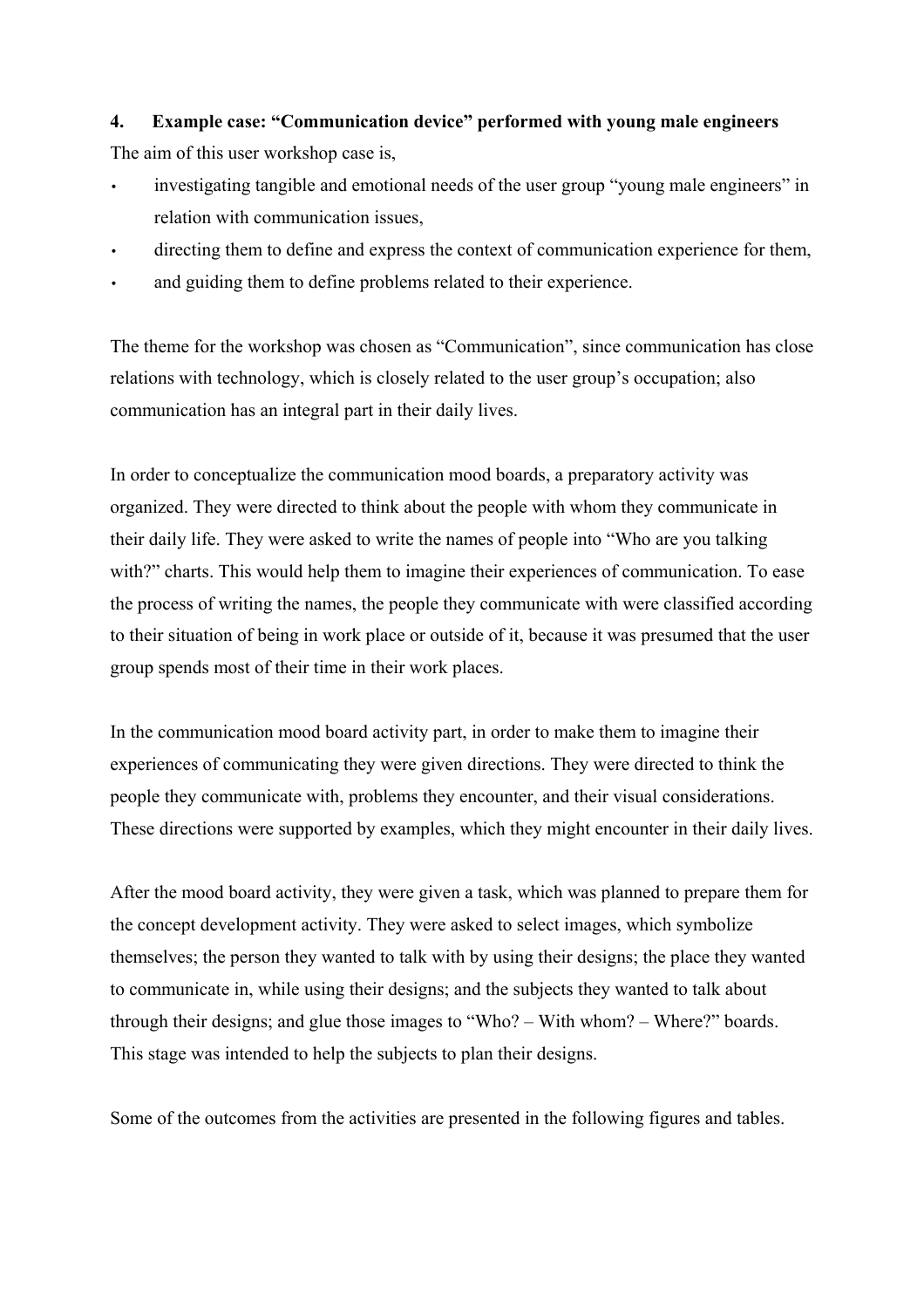

**Figure 3** – Participant D's "Who are you talking with?" chart and his mood board related to the theme "communication"

| Related image | Categorization                      | Verbal expression                                                                                                                                                                                                                                                                                                                                                                                  |
|---------------|-------------------------------------|----------------------------------------------------------------------------------------------------------------------------------------------------------------------------------------------------------------------------------------------------------------------------------------------------------------------------------------------------------------------------------------------------|
|               | Emotional need:<br>Need for privacy | "for example generally with my family, or<br>my wife, or others in our work place, our<br>room is crowded, in a crowded place I<br>usually go outside in order to talk private<br>things, which I don't want others to hear,<br>same as this corridor in this picture. To talk<br>easily on my own, without bothering by<br>anyone, anyway I like" (in VCD-1; time<br>of quotation: 32:33/1:06:19) |
|               |                                     | " aiming gossiping a bit, I mean, someone<br>did something, for example, in the work<br>place a director will be fired or not related<br>to these issues for hearing about new<br>gossips" (in VCD-1; time of quotation:<br>34:05/1:06:19)                                                                                                                                                         |

**Table 2** – A part of the documentation related to Participant D's mood board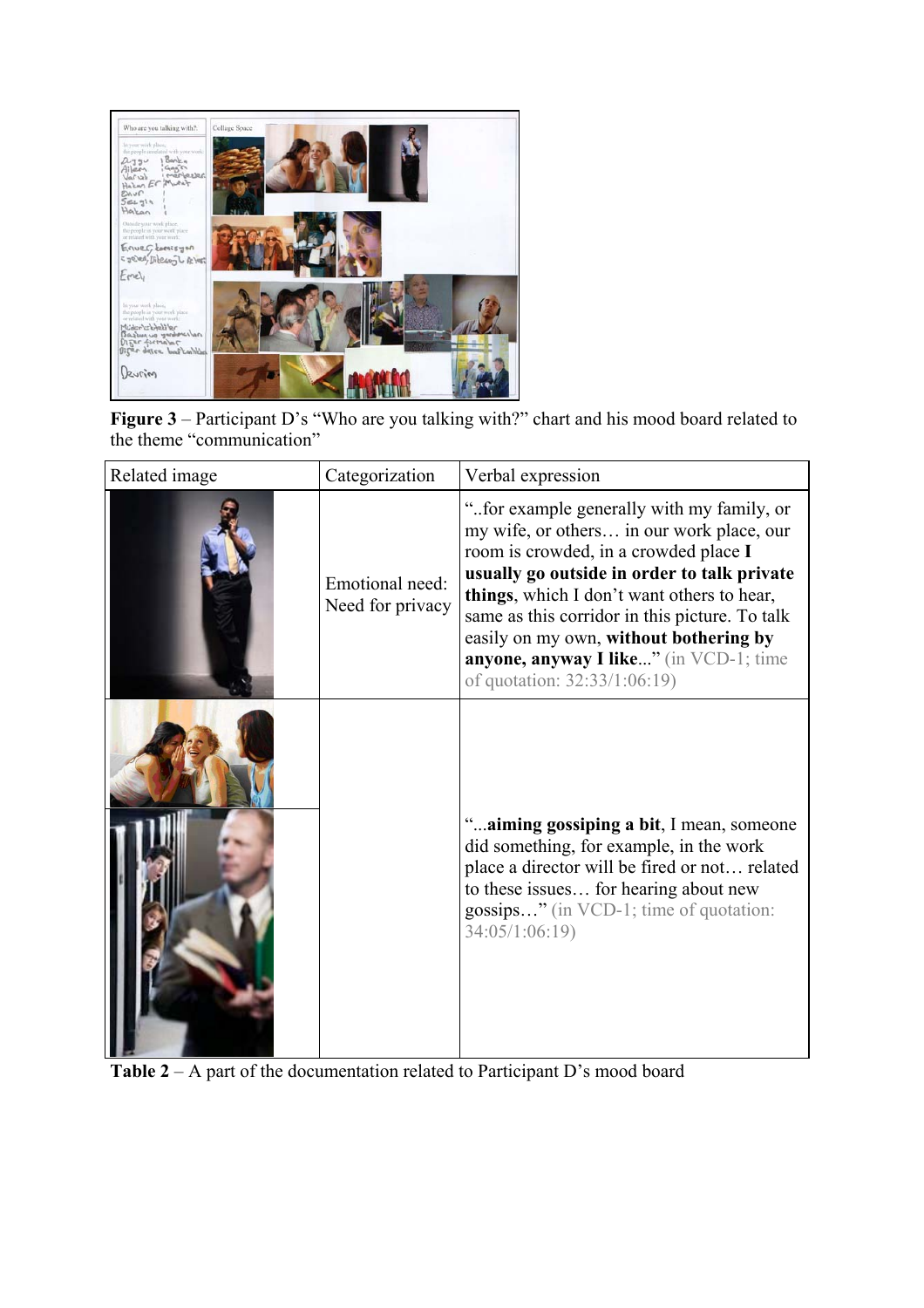| Name of the product: A device which converts whispering sounds to audible sounds |                                        |                                                                                                                                                                                                                                                                                                                                                                                                                                          |  |
|----------------------------------------------------------------------------------|----------------------------------------|------------------------------------------------------------------------------------------------------------------------------------------------------------------------------------------------------------------------------------------------------------------------------------------------------------------------------------------------------------------------------------------------------------------------------------------|--|
| Related image                                                                    | Categorization                         | Verbal expression                                                                                                                                                                                                                                                                                                                                                                                                                        |  |
|                                                                                  | Defined<br>problems/                   | " in the work place there are conversations,<br>which you don't want everyone to hear. For                                                                                                                                                                                                                                                                                                                                               |  |
|                                                                                  | Emotional<br>need: Need for<br>privacy | these conversations, instead of going to<br>outside" (in VCD-2; time of quotation:<br>10:33/45:20                                                                                                                                                                                                                                                                                                                                        |  |
|                                                                                  | Product<br>specifications              | "I thought that there is something goes<br>down from your ear to the back, to your<br>throat, and it senses very slight voices like<br>breathing, and it hardens those voices,  it<br>directs to them to the cellular phone think<br>about a thing that can convert your<br>whispering sound, in this way, into<br>understandable words to the person on<br>the other side of the phone"(in VCD-2;<br>time of quotation: $11:02/45:20$ ) |  |

**Table 3** – A part of the documentation related to Participant D's concept product



**Figure 4** – Participant A's "Who? – With whom? – Where?" board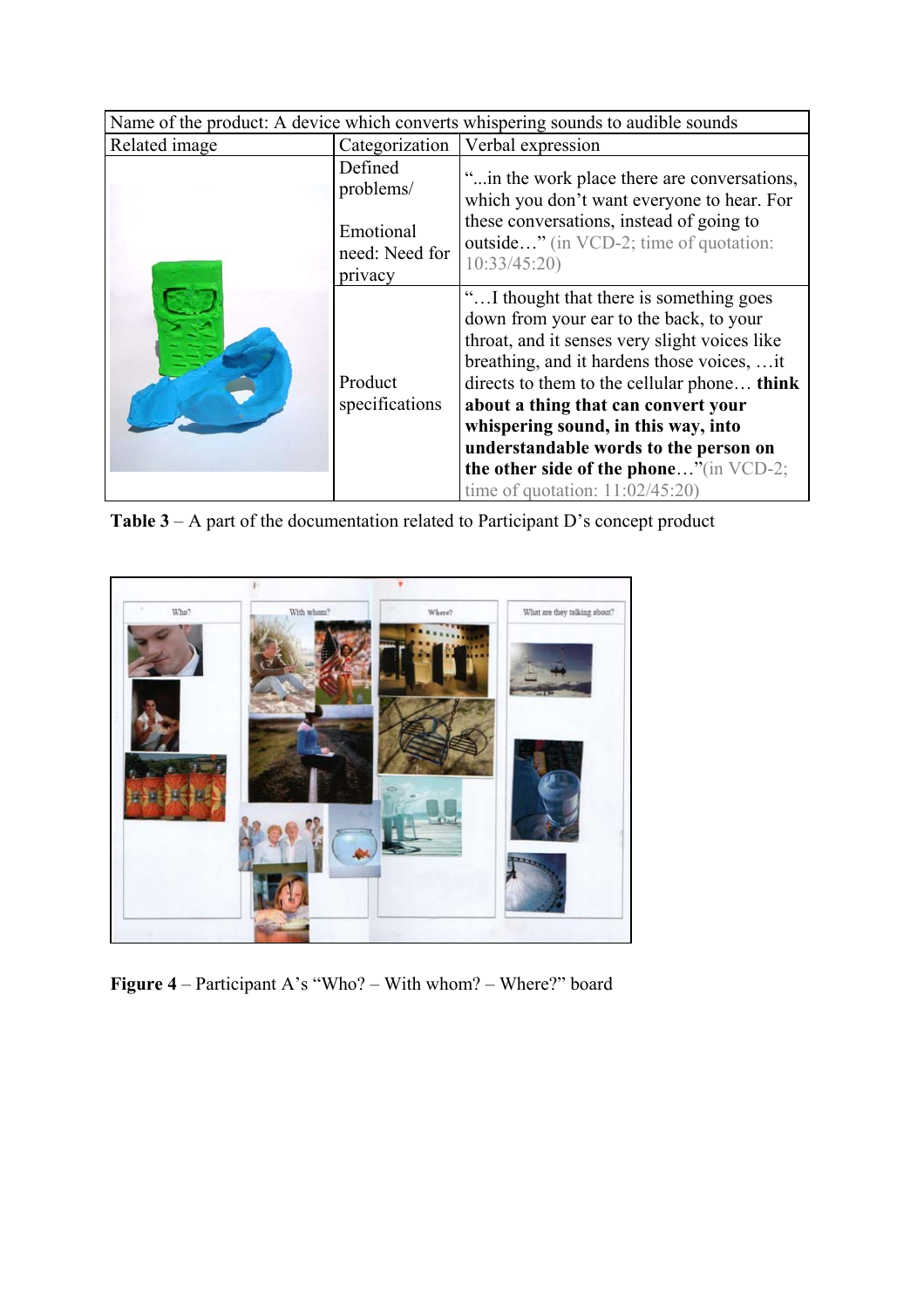| Name of the product: Virtual Reality Helmet |                           |                                                                                                                                                                                                                                                                                                                                                                                                                           |  |
|---------------------------------------------|---------------------------|---------------------------------------------------------------------------------------------------------------------------------------------------------------------------------------------------------------------------------------------------------------------------------------------------------------------------------------------------------------------------------------------------------------------------|--|
| Related image                               | Categorization            | Verbal expression                                                                                                                                                                                                                                                                                                                                                                                                         |  |
|                                             | Defined<br>problems       | "while communicating emotional side is<br>very important tooI think it would be<br>better, if things that can be perceived by five<br>senses would be passed through<br>communication. Because of that I want to<br>design a product that makes possible for two<br>people to have same tastes while<br>communicating with each other, even if they<br>were distant"(in VCD-2; time of<br>quotation: 05:20/45:20)         |  |
|                                             | Product<br>specifications | maybe this helmet has something inside<br>of it, some places, which are touching the<br>nerve endings. Those are for sensing these<br>things while perceiving with brain. It makes<br>possible for two people, who are far<br>distant from each other, do something<br><b>together.</b> In the same way, it has places,<br>which can spread odors at that place. For<br>view"(in VCD-2; time of quotation:<br>06:00/45:20 |  |

**Table 4**– Participant A's concept product

# **5. Conclusion**

In the user workshop cases performed for this study, participants were able to define problems related to the usage context and propose solutions to those problems. In the works of five participants from the user workshop case 1 and case 3, outcomes of the concept development stage were consistent with the outcomes of the previous stages. In these works, the problems and the needs, which were expressed in the preparatory stages, were referred in the concept development stage, and they proposed solutions related to those problems. Therefore the activities, which were experienced prior to the concept development stage, were helpful in conceptualizing a product and defining problems related to the usage context.

In order to direct users to conceptualize a product, preparatory activities have crucial importance. Therefore the activities should be carefully planned before the sessions. While directing them to consider the context of use, the activities should attract the interest of the participants in a way that they can feel themselves being in a creative activity, so that they can be motivated to create solutions, which, they think addressing their problems. Moreover it should always be avoided referring to conventional products, since directing the participants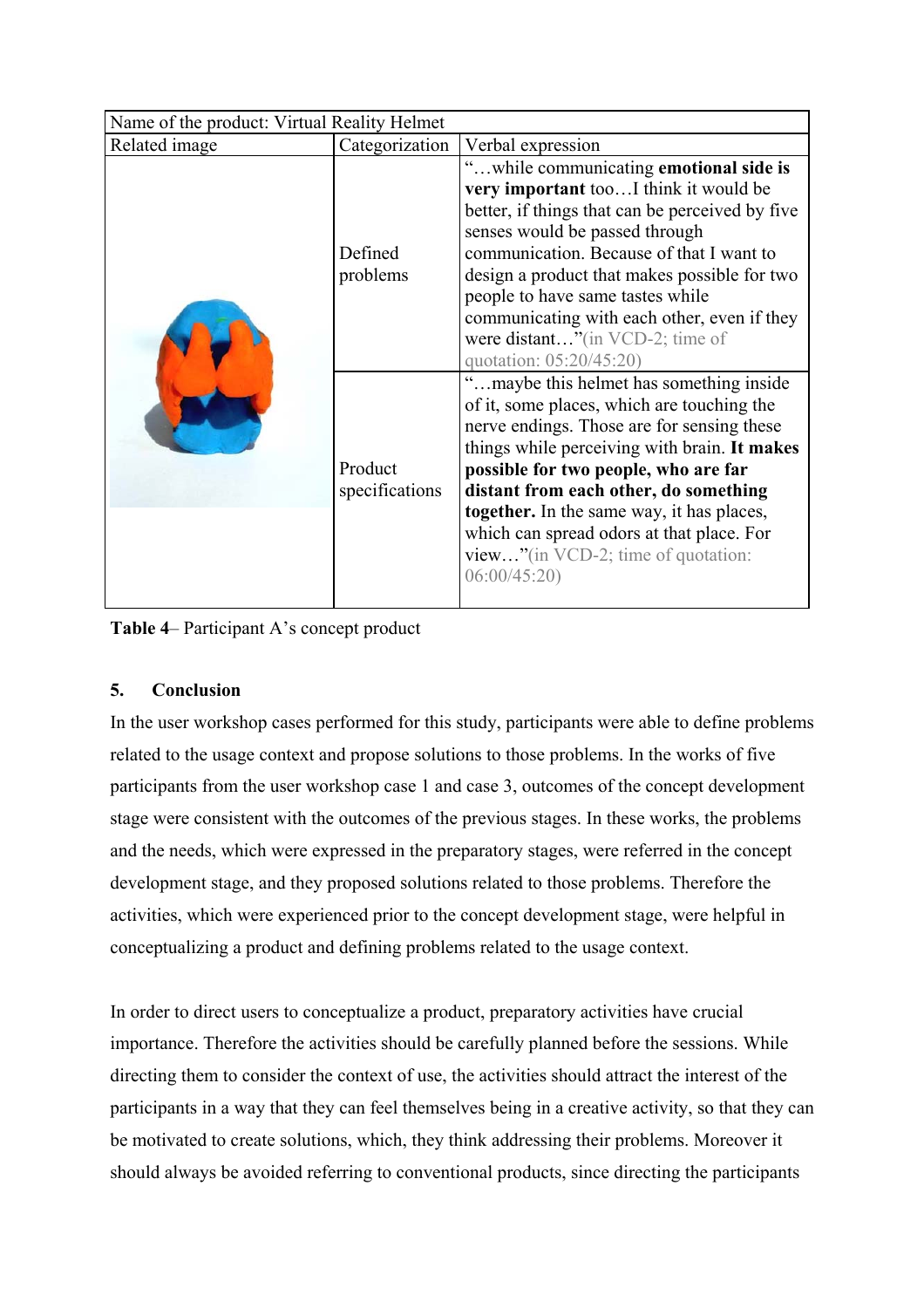to create unconventional products lets them inquire their context related problems and needs, carefully. The moderator should not be judgmental while directing participants and commenting about their works. When expressing briefs, giving directions, and responding the participants' questions, s/he should let them feel free to create and conceptualize anything they would like. When it is observed that a participant has trouble with expressing his/her ideas, or conceptualizing a task, the moderator should direct the participant to reconsider the context and the outcomes of the preparatory activities, instead of giving specific examples or ideas.

In user workshop activities, users are not expected to create solutions that can be applied for real products. However solutions they propose can be helpful in understanding their needs and problems they encounter. Moreover observing such creative activities with users can inspire designers and help them to empathize with potential users. Therefore the designer should be involved in the process of user workshops.

Since the method is aiming to constitute an inspiration resource for the design process and the designer is suggested to be involved in the workshops, documentation of the outcomes is an important task for later consultation. No matter how the outcomes are well organized, written documentation may sometimes be problematic, while searching for the outcomes related to a topic, because the written documentation is composed of related images and transcriptions of related verbal expressions, not the related artifacts or video and tape recordings. For the future studies, a software program that makes possible to organize the outcomes can be developed. By this way it can be possible to review the data in an interactive format together with the rich information recorded during the activities.